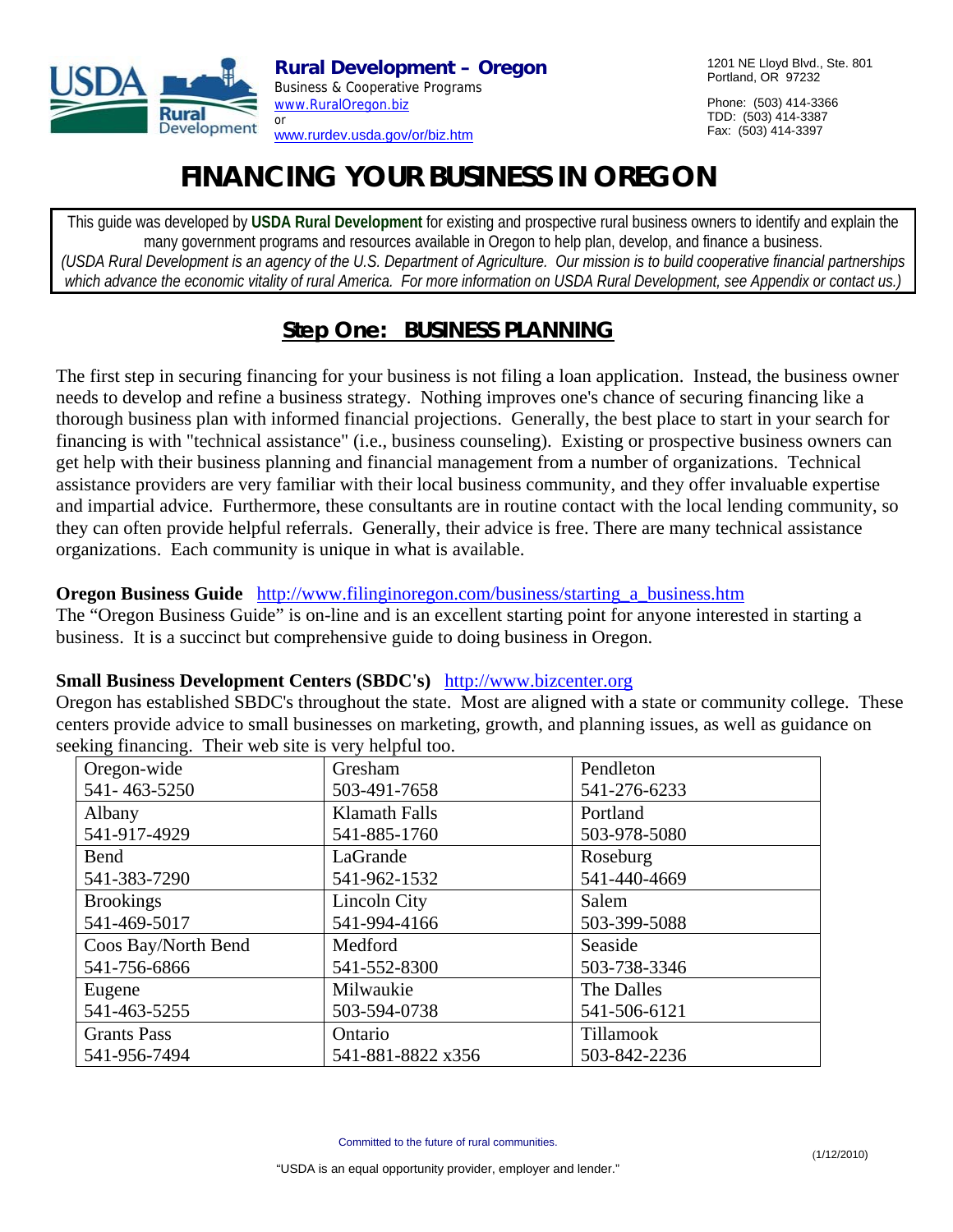#### **Service Corps of Retired Executives (SCORE)** http://www.score.org

SCORE is a volunteer business counseling program sponsored by the U.S. Small Business Administration (SBA). Active and retired business executives provide workshops and one-on-one management advice on all aspects of business operations. Their web site is helpful too.

| Eugene 541-465-6600   | Redmond 541-923-8615  | Seaside 503-338-9749     |
|-----------------------|-----------------------|--------------------------|
| Medford 541-608-8528  | Roseburg 541-672-2648 | South Coast 541-332-4003 |
| Portland 503-326-3441 | Salem 503-370-2896    |                          |

#### **Other Sources of Technical Assistance**

Many organizations provide advice and information for specific business sectors. Here is a partial list.

- Multnomah County Small Business Incubator: http://biz.multcolib.org/ 503-988-5234
- Oregon Entrepreneurs Network: http://www.oen.org/ 503-222-2270
- Austin Family Business Association (Oregon State U): http://www.familybusinessonline.org/ 800-859-7609
- Business in Portland: http://www.businessinportland.org/ 503-823-4000
- Small Business International Trade SBDC: www.pcc.edu/pcc/pro/sbit/ 503-274-7482
- Food Innovation Center: http://fic.oregonstate.edu/ 503-872-6680
- Sustainable Northwest-Healthy Forests (value-added forest/wood): http://www.sustainablenorthwest.org 503-221-6911
- Baker Enterprise Growth Initiative: http://www.bakerbegin.org 541-523-5556
- Central Oregon MicroEnterprise Facilitation: http://www.centraloregonmicroenterprise.com/ 541-728-6528
- Wallowa County Business Facilitation: http://www.wallowacountybusiness.org/ 541-426-5858
- Oakridge UPBEAT: http://www.ci.oakridge.or.us/Default.aspx?tabid=1711 541-520-4154
- Oregon Association of Minority Entrepreneurs: http://www.oame.org 503-249-7744
- North Santiam Canyon Enterprise Project: http://www.growsantiam.org/ 503-897-2295
- Women Entrepreneurs of Southern Oregon: http://www.wesoweb.org/ 888-436-2338
- Oregon Microenterprise Network: http://www.oregon-microbiz.org/ 503-546-9913
- eDev (formerly Lane Microbusiness): http://www.oregon-microbiz.org/ 541-463-4606
- Opportunity Knocks (Bend): http://www.opp-knocks.org/ 541-318-4650
- Native American Business Network (ONABEN) http://www.onaben.org/ 800-854-8289

#### **Cooperatives**

If you are considering a co-op business model, the Northwest Cooperative Development Center is an excellent resource that serves the Northwest, including Oregon – http://www.nwcdc.coop/ 360-943-4241

#### **Local Chambers of Commerce**

Often the best way to find local help is to contact your nearest chamber of commerce for a referral. A complete list of Oregon's Chambers of Commerce can be linked to from: http://www.oregon4biz.com/Find-local-partners/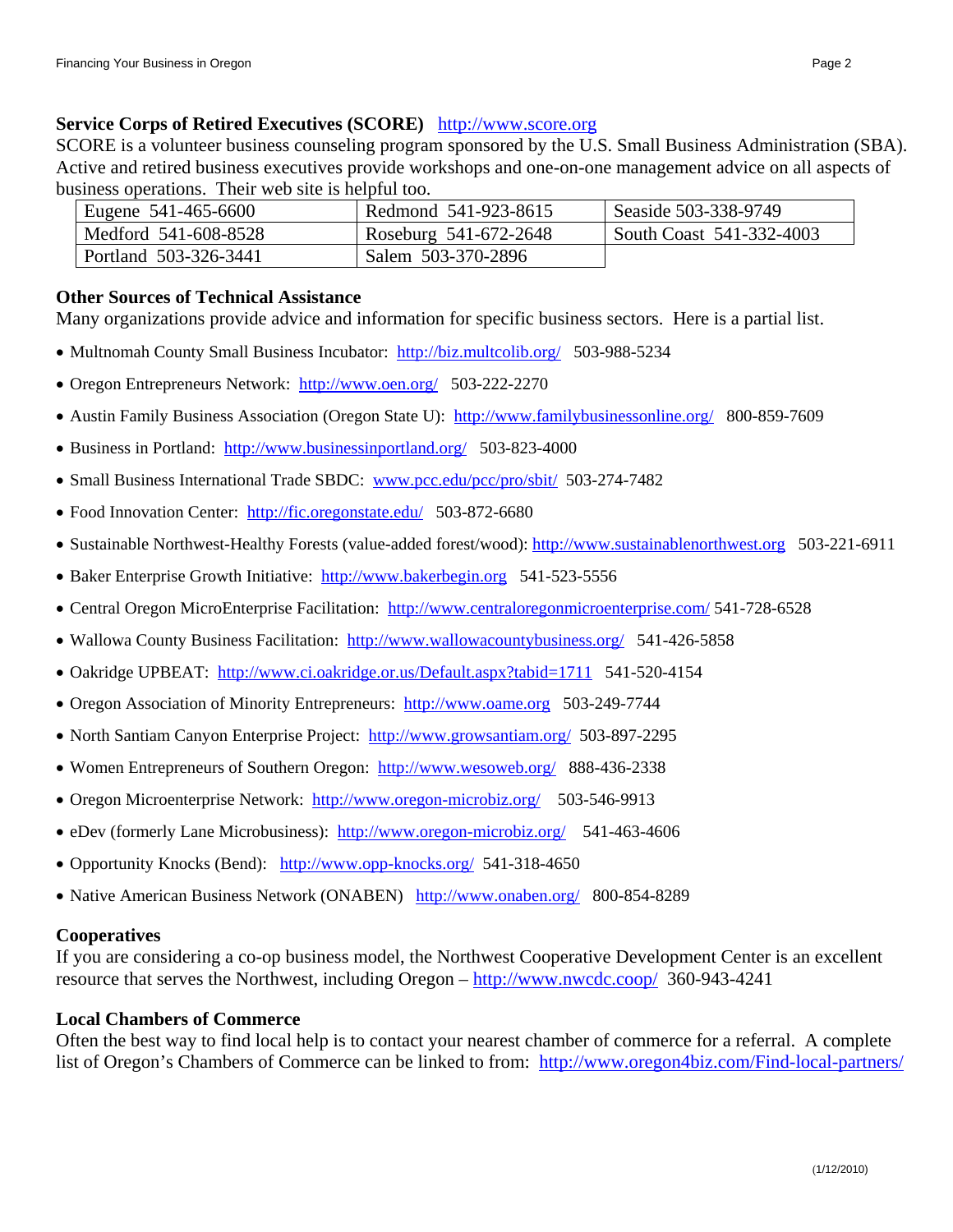"If you would know the Value of Money, go and try to borrow some." -- Benjamin Franklin, *The Way to Wealth* (1757)

Once your business plan has been refined through technical assistance, you are ready to seek financing. In many instances, businesses obtain assistance from more than one of the following sources:

## **AMERICAN RECOVERY & REINVESTMENT ACT OF 2009**

The Recovery Act was enacted in February 2009 in an unprecedented effort to jumpstart our economy and create or save jobs. The Act includes measures to modernize our nation's infrastructure, enhance energy independence, expand educational opportunities, preserve and improve affordable health care, provide tax relief, and protect those in greatest need. Some of the programs listed below received supplemental funding and/or enhanced authorities (including the B&I and SBA programs) from the Act. More information is available online at http://www.recovery.gov/ or http://www.rurdev.usda.gov/recovery.html

## **GRANTS**

There are virtually no federal or state grant programs for private, for-profit businesses. Realistically, grants are not an option for starting or financing a business.

## **SELF-FINANCING**

Lenders will want to see that you have money of your own invested in your project (i.e., equity). Many new business owners end up drawing on savings, personal loans, or other "bootstrap" financing sources. (Be careful! Get technical assistance before going into debt!)

## **VENTURE CAPITAL & OTHER INVESTORS**

Usually, the cheapest but most difficult to find source of financing is venture capital (i.e., finding investors or partners who are willing to contribute money to your business). Relatives, friends, and business associates are often the main source of venture capital, though commercial sources of venture capital also exist. Venture capitalists have exacting standards for choosing an investment and often require some management and ownership control in the business. A good primer can be found at: http://www.sba.gov/financialassistance/borrowers/vc/

Small Business Investment Companies (SBIC's)

SBIC's are private venture capital funds overseen by the Small Business Administration (SBA). The following SBIC's are currently active in Oregon:

| Northern Pacific Capital Corporation | Tamarack Mezzanine Partners, LP |
|--------------------------------------|---------------------------------|
| 503-241-1255                         | 503-517-8939                    |

Small Business Innovation Research (SBIR) Program

Under the SBIR programs, 11 Federal agencies (including USDA) award research & development funds to small businesses via a highly competitive, targeted process. The SBIR program is designed to stimulate technological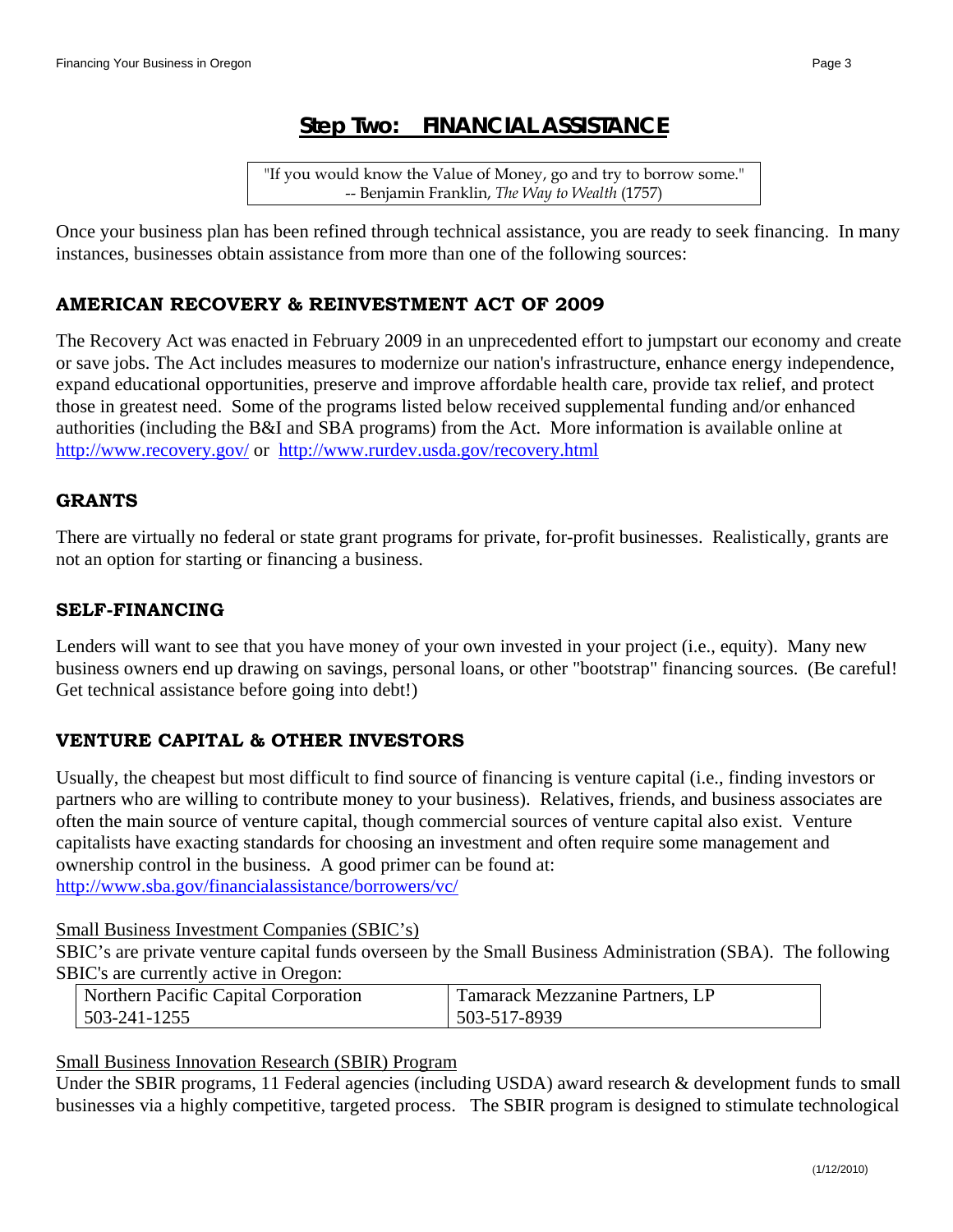innovation and provide opportunities for small business. For more information, see http://www.sbir.gov/ or http://www.sba.gov/aboutsba/sbaprograms/sbir/

#### Other venture capital sources

There are several venture capital networks that seek to connect investors with entrepreneurs.

 Oregon Entrepreneurs Network (OEN) sponsors an annual "Angel Oregon" competition, and their website has links to a number of venture capital firms: http://www.oen.org/

## **COMMERCIAL LOANS**

Commercial banks and credit unions are the primary source of business financing. The institution with which you have an established banking relationship is the logical place to start your search for a business loan. (But be sure you are prepared before you approach your banker! See the "Technical Assistance" section above.) Lenders make their money by charging businesses for the privilege of using their deposits. Lenders are conservative because they want to assure that their loans will be repaid with a minimum of time and cost to themselves. This natural conservatism is reinforced by internal and external auditors who monitor their lending decisions. The things that lenders look for in evaluating a loan application are a conservative business plan, a significant equity contribution, capable management, realistic repayment ability, good credit history, and ample collateral to fall back on, just in case.

## **GUARANTEED COMMERCIAL LOANS**

Even a strong business may find commercial lenders reluctant to lend to them without certain incentives. Various federal and state programs have been created to encourage lenders to provide financing to businesses, usually by providing a "guarantee" on the bank's loan.

The guarantee protects the bank against loss, and this helps the bank to justify the loan to its examiners. Often, the guarantee gives the lender other benefits as well, such as the ability to make larger loans, or to increase their profits by selling the guaranteed portion of the loan on a secondary market.

Guaranteed programs are "lender-driven," i.e. it is up to the lender, not the business, to seek the guarantee. However, you may want to ask your lender to consider a guaranteed program. Here are the main programs that lenders may consider using:

## SBA 7(a) Guaranty Program

**Small Business Administration (SBA)** can provide 50-85% guarantees for all types of business needs – real estate, equipment, and working capital. Generally, SBA guaranteed loans range from \$20,000 to \$2.0 million. (For loans of \$150,000 or less, SBA has a streamlined program called "LowDoc." For loans of \$350,000 or less, SBA has a streamlined program called "SBAExpress".) SBA can provide you with a list of banks that participate in the SBA program. These programs are administered statewide by SBA's Portland office – 503-326- 2682 or http://www.sba.gov/or/

#### Business & Industry (B&I) Guaranteed Loan Program

Operated by **USDA Rural Development**, the B&I program picks up where the SBA 7(a) program leaves off, providing 70-80% guarantees on loans of up to \$10 million. B&I guaranteed loans are only available to businesses in rural areas (i.e., outside Metropolitan Statistical Areas). This program is administered statewide out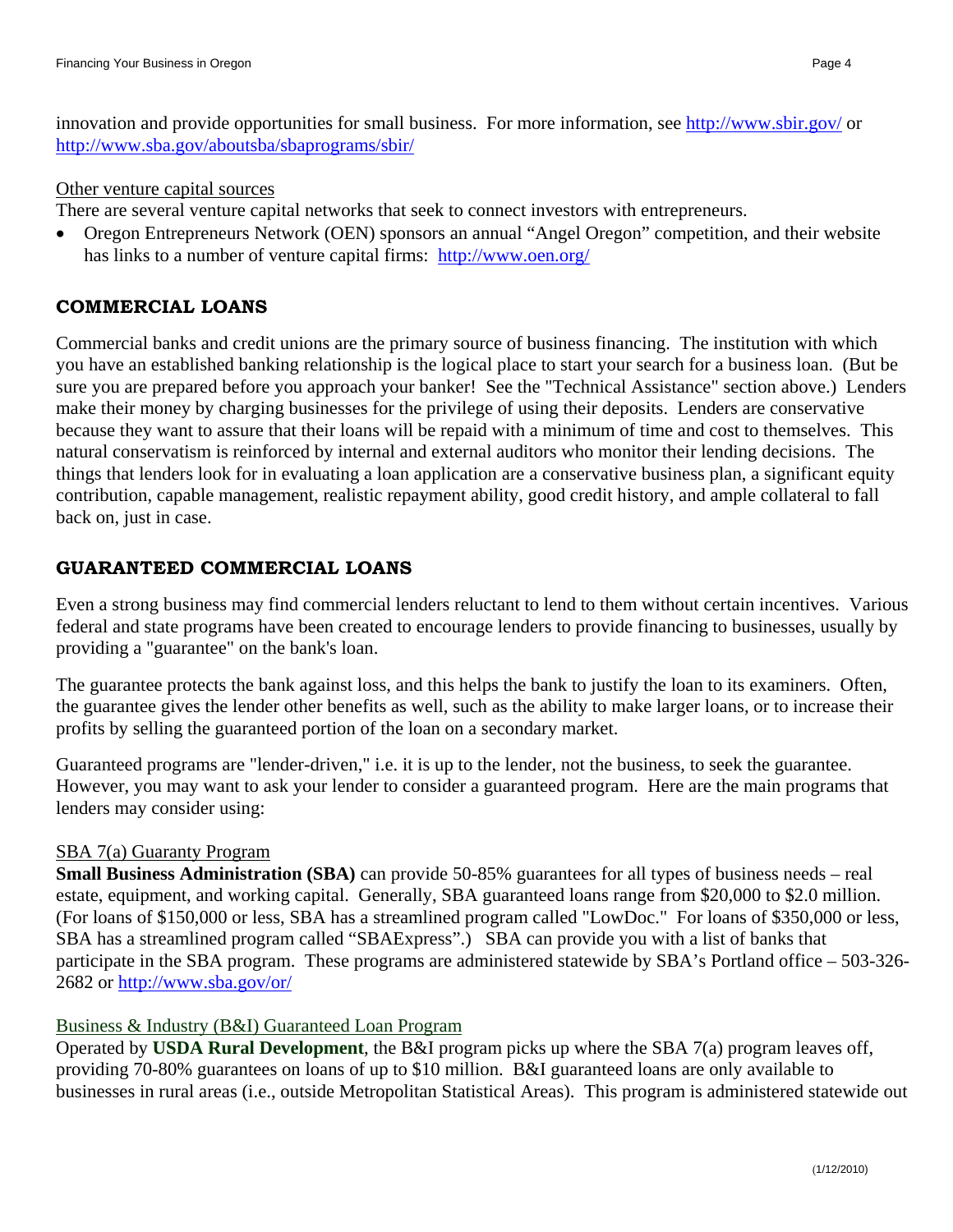of the RD State Office, 1201 NE Lloyd Blvd., Ste. 801, Portland, OR 97232; 503-414-3366 or toll-free 866-923- 5626 x4 or http://www.rurdev.usda.gov/or/bi.htm

#### Oregon Credit Enhancement Fund

The Oregon Credit Enhancement Fund provides loan insurance (guarantees) to banks for regular business loans of up to \$700,000 and revolving lines of credit of up to \$300,000. It is administered by the **State of Oregon Business Development Department (BusinessOregon)** – http://www.oregon4biz.com/cef.htm or 503-986-0172.

#### Oregon Capital Access Program

Loans and lines of credit of any size can be approved using this **State of Oregon Business Development Department (BusinessOregon)**-sponsored program. Essentially, the state contributes matching funds into loan loss reserve account. Access to the loss reserve gives banks a way to approve loans that do not meet standard lending criteria. Fees & interest rate are typically higher, but collateral standards may be more liberal, and processing times are speedy. To find participating banks – http://www.oregon4biz.com/cap.htm or 503-986- 0172.

## **LOANS FROM NON-COMMERCIAL SOURCES – Gap Financing Programs**

When a commercial lender is unwilling to make a loan for the full amount requested, even with a guarantee, it may still be possible to get a loan for a portion of the amount needed. The difference (or "gap") may be borrowed from another source in participation with the commercial lender. There are a number of sources of "gap financing".

#### Certified Development Companies (CDC) -- SBA 504 Program

CDC's, established by the **Small Business Administration**, are able to provide gap financing on real estate and some heavy equipment projects. The applicant puts up 10-20% of the cost; a commercial bank generally lends 50%; and the CDC finances the rest. The CDC can lend up to \$1,500,000 at a fixed interest rate on a 10-20 year term. Prepayment penalties are common. The following CDC lenders are active in Oregon (with most operating statewide):

| <b>CCD Business Development Corporation</b>    | Northwest Business Development Association     |
|------------------------------------------------|------------------------------------------------|
| 800-452-6010                                   | 360-521-5704                                   |
| Cascades West Financial Services, Inc.         | Northwest Small Business Finance Corporation   |
| 541-924-8480                                   | 503-629-9662                                   |
| <b>Evergreen Business Capital</b>              | <b>Oregon Business Development Corporation</b> |
| 877-439-3232                                   | 541-548-9538                                   |
| Greater Eastern Oregon Development Corporation | EDF Resource Capital, Inc.                     |
| 541-276-6745                                   | 916-962-3669                                   |

#### Oregon Business Development Fund

The Oregon Business Development Fund provides low interest loans of up to \$700,000 in partnership with commercial loans. The OBDF loan may not exceed 40% of the cost of the project being financed. It is administered by the **State of Oregon Business Development Department (BusinessOregon)** – http://www.oregon4biz.com/obdf.htm or 503-986-0172.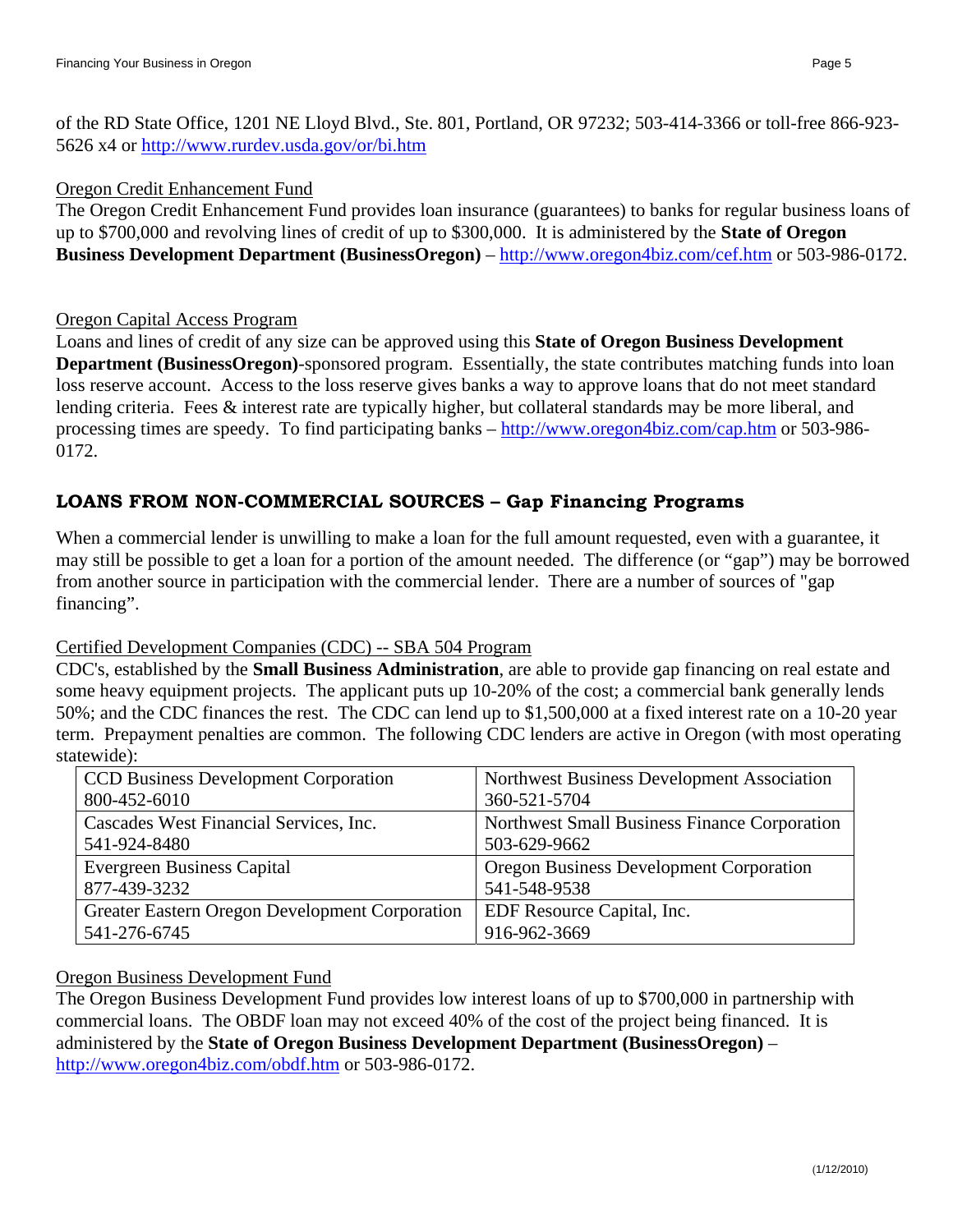## **LOANS FROM NON-COMMERCIAL SOURCES – Revolving Loan Funds (RLF's) and Microloan Programs**

Smaller and newer businesses often cannot qualify for commercial financing or may find that a commercial loan plus gap financing still cannot meet their entire financing needs. In such instances, local revolving loan funds (RLF's) and microloan programs may be the answer. These loan programs are often run by economic development nonprofits or public bodies, which may be willing to consider lending on projects that do not meet more conservative commercial standards.

Intermediary Relending Program (IRP) Revolving Loan Funds

**USDA Rural Development** lends money to nonprofits and public bodies, which in turn re-lend it to small businesses unable to get credit elsewhere ("ultimate recipients"). A business loan from an IRP fund can finance up to 75% of the cost of a business project. Typically IRP loans to ultimate recipients do not exceed \$150,000. The ultimate recipient must be in a rural area (i.e., cities of < 25,000 populaton or unincorporated areas). USDA Rural Development has capitalized revolving loan funds for the following IRP lenders (with counties served shown in italics). *Note: Many IRP lenders operate other RLF loan programs too.* More information is online at: http://www.rurdev.usda.gov/or/irp.htm

| Port of Bandon Economic Development Fund         | <b>Morrow Development Corporation</b>       |
|--------------------------------------------------|---------------------------------------------|
| 541-347-9105                                     | 541-676-8719                                |
| Coos County                                      | Morrow County                               |
| <b>CCD Business Development Corporation</b>      | Northeast Oregon Business Development       |
| 541-756-4101                                     | 541-426-3598                                |
| Coos, Curry, & Douglas counties                  | Baker, Union, & Wallowa counties            |
| Central Oregon Intergovernmental Council         | Oregon Cascades West Council of Governments |
| 541-548-8163                                     | 541-967-8551                                |
| Crook, Deschutes, Harney, Hood River, Jefferson, | Benton, Lincoln, & Linn counties            |
| Klamath & Lake counties                          |                                             |
| Columbia-Pacific Economic Development District   | ShoreBank Enterprise Cascadia               |
| 503-397-2888                                     | 360-642-4265                                |
| Clatsop, Columbia, Tillamook, & Washington       | Clatsop County                              |
| counties                                         |                                             |
| Greater Eastern Oregon Development Corporation   | South Central Oregon Economic Development   |
| 541-276-6745                                     | District                                    |
| Gilliam, Grant, Harney, Malheur, Umatilla, &     | 541-884-5593                                |
| Wheeler counties                                 | Klamath & Lake counties                     |
| <b>Lane Council of Governments</b>               | Southern Oregon Regional Economic Dev.      |
| 541-682-7450                                     | 541-773-8946                                |
| Lane County                                      | Jackson & Josephine counties                |
| Mid-Columbia Economic Development District       | <b>Valley Development Initiatives</b>       |
| 541-296-2266                                     | 503-588-6177                                |
| Hood River, Sherman, & Wasco counties            | Clackamas, Marion, Polk, & Yamhill counties |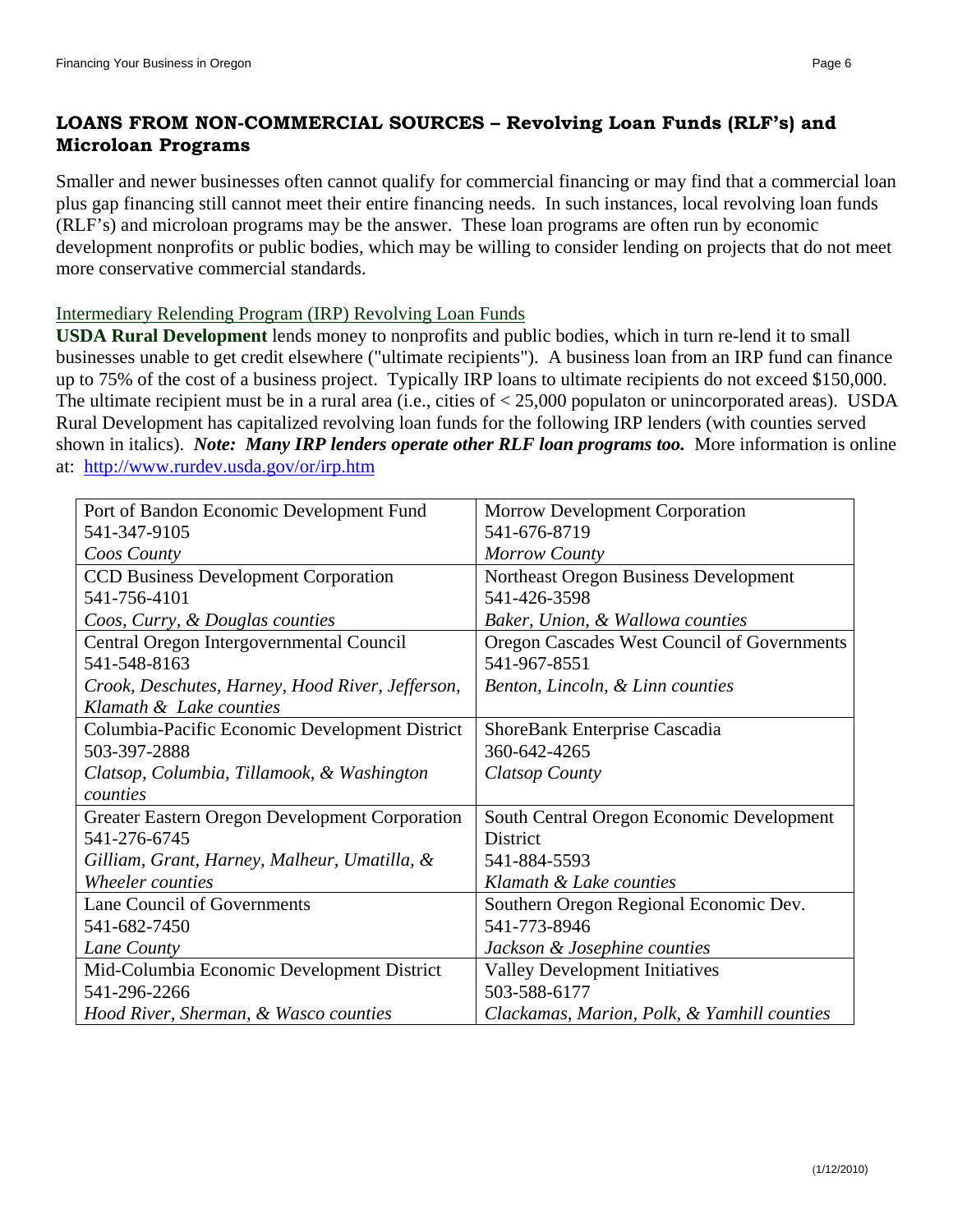#### Other Local Revolving Loan Funds (RLF's) & Microloan Funds

In addition to IRP lenders mentioned above, there are many **other nonprofit economic development organizations** that operate RLF programs. Their loan funds derive from a variety of federal (USDA Rural Development, SBA, Economic Development Administration, Forest Service, and HUD), state, and local grant sources. As with the IRP program, they provide a variety of direct loan products to small businesses unable to qualify for bank loans. Your local SBDC (see Step 1) can help you find RLF's in your area. In addition, here are a few active RLF's in Oregon:

| Mercy Corps Northwest                               | <b>Portland Development Commission</b>            |
|-----------------------------------------------------|---------------------------------------------------|
| 503-896-5070                                        | 503-823-3321                                      |
| http://www.mercycorpsnw.org/                        | http://www.pdc.us/bus_serv/finance_programs.asp   |
| Oregon Microenterprise Program (OMEN)               | eDev (formerly Lane Microbusiness)                |
| 503-546-9913                                        | 541-463-4606                                      |
| http://www.oregon-microbiz.org/                     | http://www.edev.org/                              |
| <b>Oregon Association of Minority Entrepreneurs</b> | Affiliated Tribes of Northwest Indians (ATNI-EDC) |
| (OAME)                                              | Revolving Loan Fund                               |
| 503-249-7744                                        | 503-917-0550                                      |
| http://www.oame.org                                 | http://www.atniedc.com/                           |
| Cascades West Financial Services, Inc.              | <b>Illinois Valley Community Development</b>      |
| 541-426-3598                                        | 541-592-4440                                      |
| Benton, Lincoln, & Linn counties                    | Illinois Valley Residents Only                    |
| Wheeler County John Logan RLF                       |                                                   |
| 541-676-8719 www.johnloganfund.com                  |                                                   |
| <b>Wheeler County</b>                               |                                                   |

#### Entrepreneurial Development Loan Fund

The Entrepreneurial Development Loan Fund is administered by the **State of Oregon Business Development Department (BusinessOregon)**. It provides loans of up to \$25,000 – with the potential of an additional \$15,000 loan – for small businesses who are working closely with a Small Business Development Center (SBDC – see Step 1). For more information, call 503-986-0172 or see http://www.oregon4biz.com/edlf.htm

#### **Special Oregon State Loan Programs**

State Energy Loan Program (SELP). The **Oregon Department of Energy** offers SELP loans to finance energy efficiency improvements, renewable energy generation systems, recycling manufacturing projects, and alternative fuels production. SELP offers low interest, fixed rate loans of \$20,000 to \$20 million for commercial businesses. Such projects may also qualify for the Oregon State Business Energy Tax Credit (BETC) program. For more information, call 800-221-8035 or see http://egov.oregon.gov/ENERGY/index.shtml

Brownfields Redevelopment Fund (SELP). The Brownfields Development Fund is administered by the **State of Oregon Business Development Department (BusinessOregon)**. It provides loans up to \$250,000 (and in limited instances, grants) to support the redevelopment of property with perceived environmental concerns. For more information, call 503-986-0123 or see http://www.oregon4biz.com/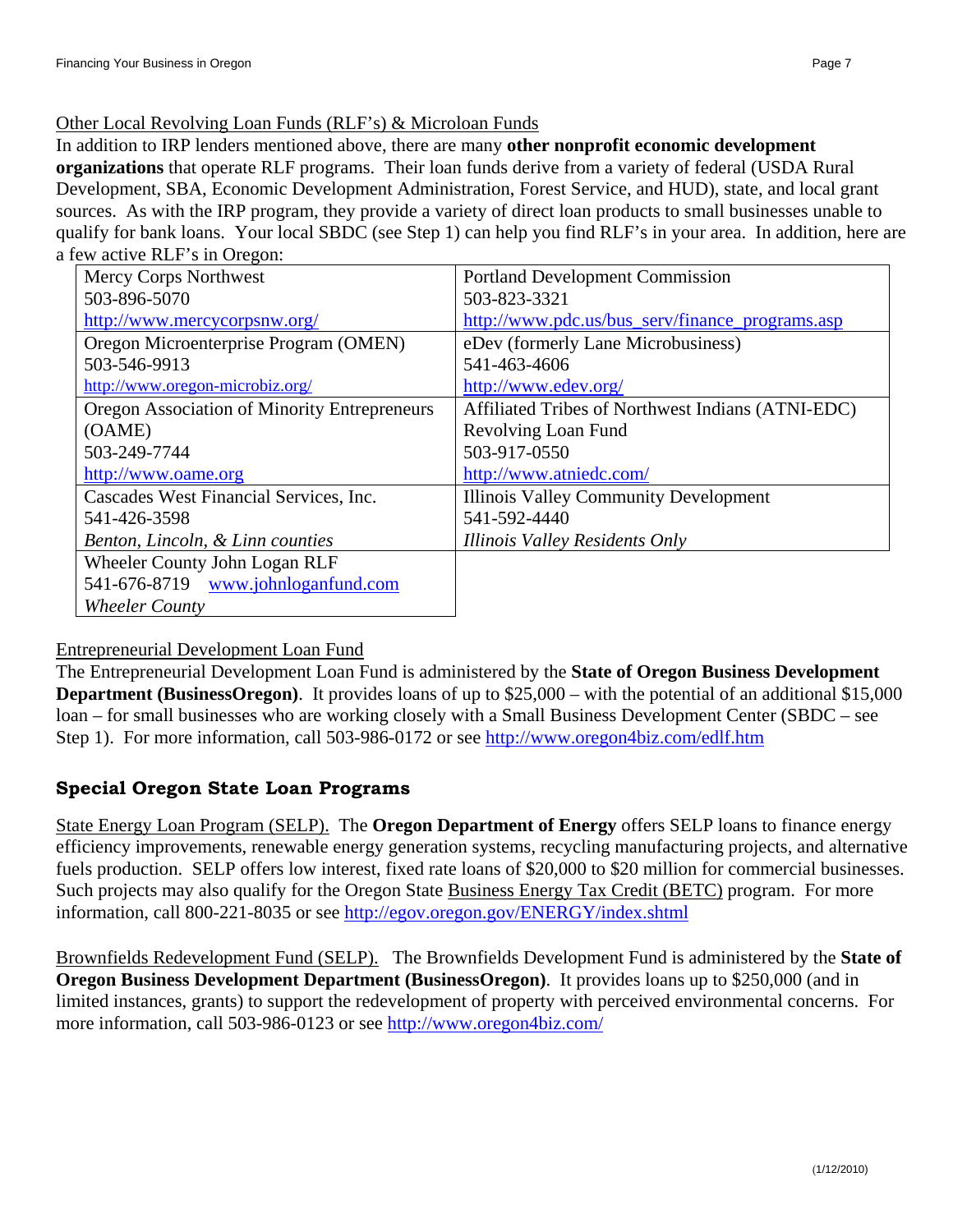#### **Special Federal Loan Programs**

Farm Operating and Farm Ownership Loans are available to family size farm operators from the **USDA Farm Service Agency (FSA)**. Direct loans up to \$300,000 and guaranteed loans up to \$1,112,000 are available for either operating expenses, livestock & equipment, and/or for real estate. For information, call 503-692-1973 or see http://www.fsa.usda.gov/or/farmloan.html

Native American Loan Guaranty Program is operated by the **Bureau of Indian Affairs (BIA)** and can provide up to 90% guarantees on business loans up to \$500,000. For a business to be eligible, (1) members of federally-recognized tribes must own at least 51% of the business, and (2) the businesses must be located in a county where there is a reservation. For more information, see http://www.bia.gov/WhoWeAre/AS-IA/IEED/LoanProgram/ or contact BIA at (503) 231-6754.

#### **Tax-Exempt Bond Financing**

Another strategy for raising financing is through the sale of state-authorized, tax-exempt bonds to investors. This creates a pool of relatively cheap money which is used to lend on an eligible business project. Bond financing is complex since it requires the participation of a number of parties. However, the end result is a very low interest rate, long-term loan.

Industrial Development Bonds (IDB's). IDB's are only for real estate acquisition and development projects in the \$1 million to \$10 million range, and for manufacturing equipment purchases in the \$250,000 to \$10 million range. IDB financing derives from the sale of tax-exempt bonds approved by the **State of Oregon Business Development Department (BusinessOregon), the City of Portland, or Oregon's Port Districts**. IDB's are available through **Oregon Statewide Communities Development Authority ("Oregon Communities")**. For more information, call 503-986-0172 or see http://oregon4biz.com/idrb.htm

Oregon Express Bond Program. **State of Oregon Business Development Department (BusinessOregon)** has developed the Express Bond Program in order to provide the benefits of IDB-financing in a more economical and efficient way for smaller business projects, in the \$500,000-\$5 million range. For information, call 503-986- 0172.

#### **Export-Oriented Loan Programs**

SBA Export Finance Program. The Small Business Administration has several guaranteed loan programs – Export Working Capital Program (EWCP) and Export Express – to support small business exporters. Oregon's Export Assistance Center is an excellent starting point: 503-326-5498 or http://www.buyusa.gov/oregon/

Export-Import Bank (EXIMBANK) and Overseas Private Investment Corporation (OPIC) provide direct and guaranteed financing for U.S. exporters. More information at: http://www.exim.gov/ and http://www.opic.gov/

Foreign Agricultural Service (FAS) guaranteed programs. USDA FAS has several guaranteed loan programs – Supplier Credit Guarantee Program, Facility Guarantee Program, and Export Credit Guarantee Programs (GSM-102 & GSM-103) – to support businesses involved in exporting farm commodities and related products. More information at: http://www.fas.usda.gov/excredits/ecgp.asp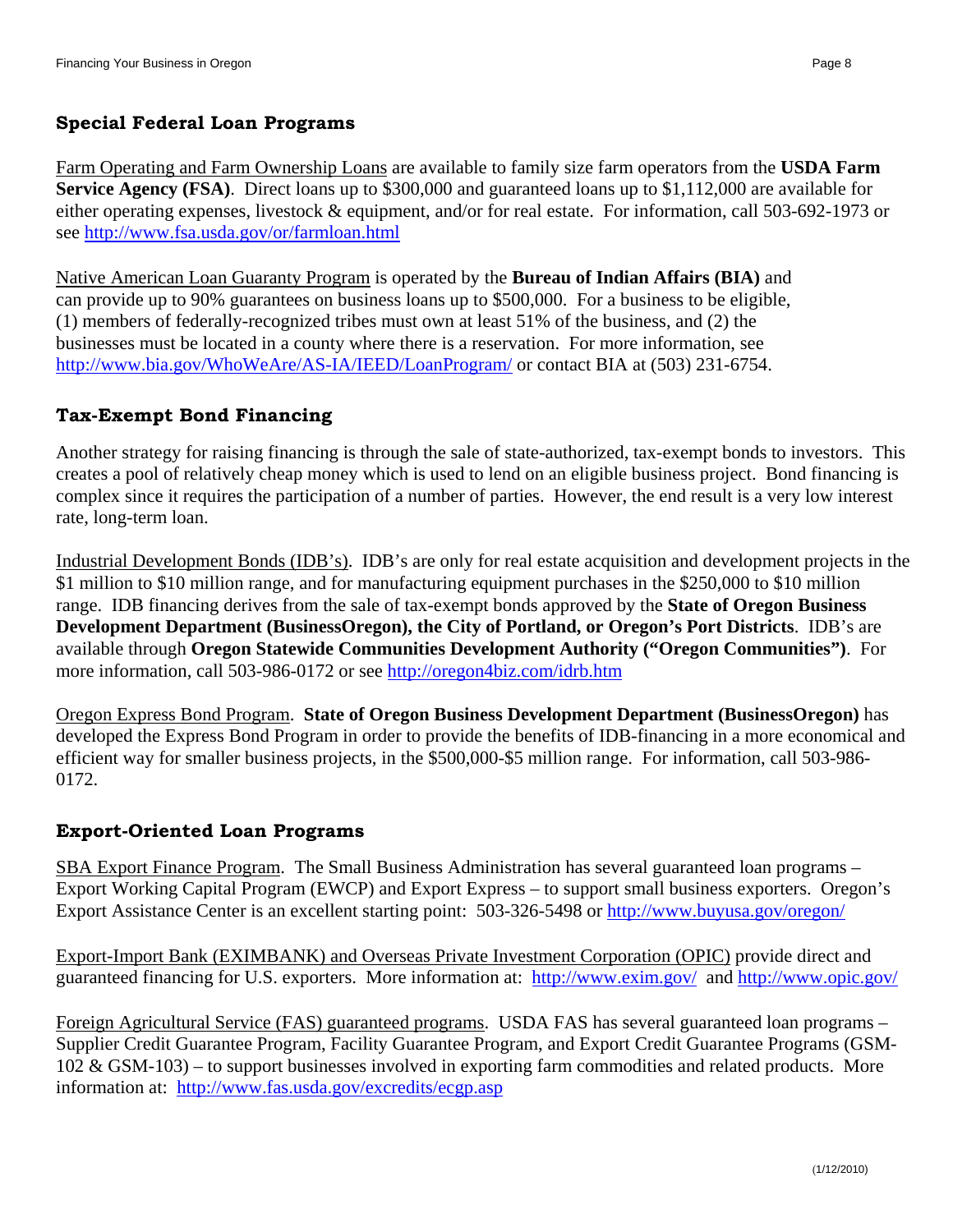#### **Special Federal Grant Programs**

Rural Energy for America (REAP, fka §9006) Program. **USDA Rural Development** conducts an annual, nationwide competition to award matching funds to rural small businesses and farmers & ranchers proposing either (a) to install energy efficiency improvements in their business or (b) to develop renewable energy generating systems (e.g., wind, biomass, solar, geothermal). If selected, businesses may receive REAP grant funds for up to 25% of the cost of the energy project, not to exceed \$250,000 for efficiency projects to \$500,000 for generating projects. For info, call 541-278-8049 x129 or see http://www.rurdev.usda.gov/or/energy.htm

Value-Added Producer Grant (VAPG) Program. **USDA Rural Development** conducts an annual, nationwide competition to award matching funds to farmers, ranchers, foresters, & fishers (and their associated entities) for either (1) planning to evaluate or (2) working capital to undertake a "value-added" project. "Value-added" projects may involve either (a) the development of a value-added agricultural product, (b) the creation of a marketing system or strategy to enhance the value of their commodity, or (c) the development of a renewable energy generating system on their farm. VAPG's cannot pay for more than 50% of the cost of the value-added project, not to exceed \$100,000 for planning projects or \$300,000 for working capital projects. For information, call 503-414-3366 or see http://www.rurdev.usda.gov/or/vapg.htm

Trade Adjustment Assistance for Firms (TAA) Program. This **Economic Development Administration**administered program provides cost sharing federal assistance to pay for half the cost of consultants or industryspecific experts for projects that improve the competitiveness of manufacturers affected by import competition. For information, call the Northwest TAA Center at 206-622-2730 or see http://taacenters.org/

#### **Grant Programs You May Hear About Which Are** *NOT* **for Businesses Directly**

Most government grants are not available directly to for-profit entrepreneurs. Instead, grants are typically awarded to nonprofit groups, local governments, and tribes in support of the general economic well-being of the community. Examples of grants that support business, but that are not available to businesses directly include:

Rural Business Enterprise Grant (RBEG) Program. **USDA Rural Development** RBEG's provide funds for technical assistance, workforce training, feasibility studies, revolving loan funds, demonstration projects, and real estate development in support of specifically identified small rural businesses. Information at 503-414-3366 or see http://www.rurdev.usda.gov/or/rbeg.htm

Rural Business Opportunity Grant (RBOG) Program. **USDA Rural Development** RBOG's provide funds for strategic planning, technical assistance, leadership training, and feasibility studies that promote sustainable economic development in rural areas. Information at 503-414-3366 or http://www.rurdev.usda.gov/or/rbog.htm

Rural Microentrepreneur Assistance Program (RMAP). **USDA Rural Development** RMAP is a new program for organizations that make loans and provide technical assistance to microentrepreneurs in rural areas. Information at 503-414-3366 or http://www.rurdev.usda.gov/or/rmap.htm

Rural Cooperative Development Grant (RCDG) Program. **USDA Rural Development** RCDG's provide funds to centers for cooperative development to help establish and strengthen coops in rural areas. Information at 503- 414-3366 or http://www.rurdev.usda.gov/or/rcdg.htm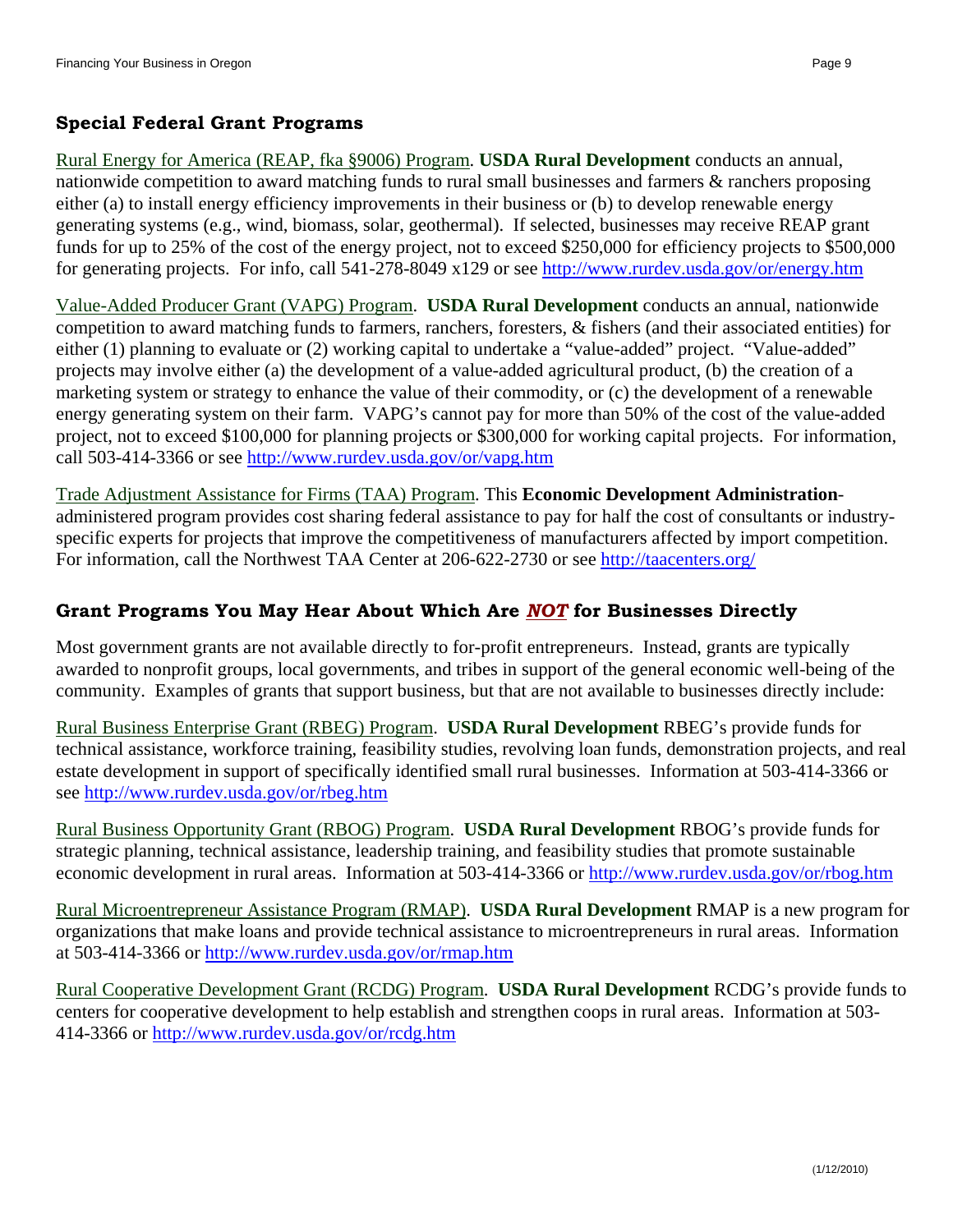#### **Appendix: Other useful links to rural development & business resources**

#### *Financing for rural Oregonians:*

- **USDA Rural Development** http://www.rurdev.usda.gov/
- **USDA Rural Development in Oregon** http://www.rurdev.usda.gov/or/
- **USDA Rural Development business programs** http://www.rurdev.usda.gov/or/biz.htm
- **Oregon Rural Energy Portal** http://www.rurdev.usda.gov/or/energy.htm
- **USDA Rural Development community programs** http://www.rurdev.usda.gov/or/cp.htm
- **USDA Rural Development homeownership programs** http://www.rurdev.usda.gov/or/sfh.htm
- **USDA Rural Development rental housing programs** http://www.rurdev.usda.gov/or/mfh.htm
- **Oregon State Government business programs** http://oregon4biz.com/

#### *Business information & resources*

- **BizTools** (from Oregon's SBDC's) http://www.bizcenter.org
- **Small Business School** http://smallbusinessschool.org/
- **Entrepreneur's Resource Center** http://www.lowe.org
- **My Own Business** http://www.myownbusiness.org
- **US Business Advisor** http://www.business.gov
- **US Small Business Administration** http://www.sba.gov
- **Minority Business Development Centers** http://www.mbda.gov
- **IRS Business Topics** http://www.irs.gov/businesses/

#### *Banks in Oregon*

**Oregon Bankers Association** http://www.oregonbankers.com

#### *Cooperatives*

- **Northwest Cooperative Development Center** (serving Oregon) http://www.nwcdc.coop
- **USDA Rural Development coop programs** http://www.rurdev.usda.gov/or/coops.htm

#### *AMERICAN REINVESTMENT & RECOVERY ACT OF 2009*

**Information on special programs available under the Stimulus** http://www.recovery.gov/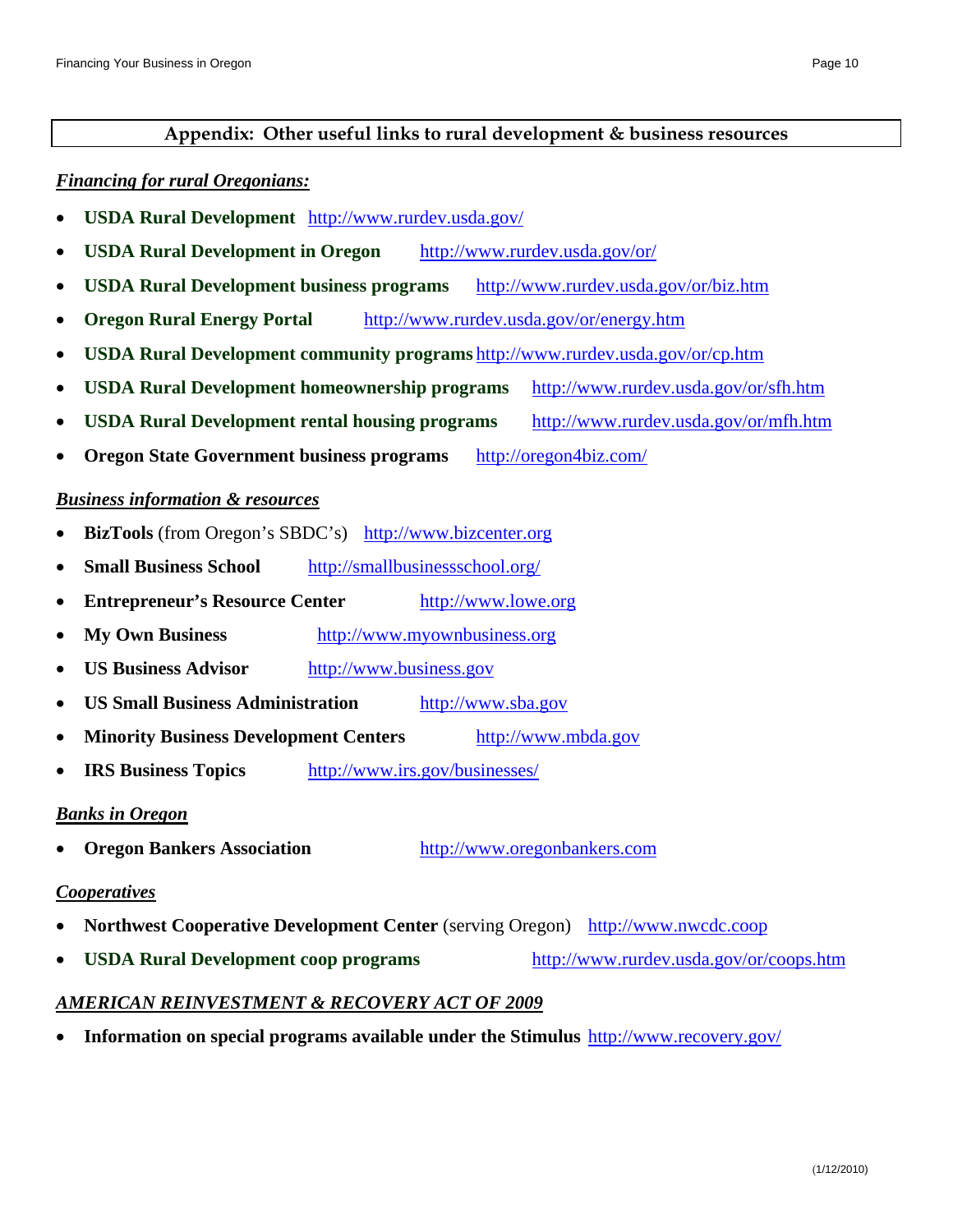## **Addendum: Funding sources for business energy projects in Oregon**

#### **Oregon has a number of excellent programs to support renewable energy & energy efficiency**

**projects.** Savvy business owners find that federal, state, & utility programs may pay nearly half the cost.

#### **USDA Rural Development programs**

USDA Rural Development's Rural Energy for America Program (REAP) & Value-Added Producer Grant (VAPG) programs can provide significant financial assistance – often grants – to rural small businesses and agricultural producers. RD grants are limited to 50% of the project cost in the case of VAPG-Planning grants and 25% of the project cost in the case of REAP. More information at: http://energy.ruraloregon.biz

## **Oregon State Department of Energy (ODOE)**

Business Energy Tax Credits (BETC). ODOE offers BETC to businesses who invest in energy efficiency and renewable energy projects. At project completion, a state income tax credit is awarded equal to 35% of the eligible project costs for energy efficiency and 50% for renewable energy. The business takes the credit over a period of years. Alternatively, the business may elect to use the "Pass-through Option" which allows the project owner to transfer the BETC to a pass-through partner for a lump-sum cash payment. This lump sum can equal **about 25.5% of the project cost for energy efficiency and about 33.5% for renewable energy**. http://oregon.gov/ENERGY/CONS/BUS/BETC.shtml

State Energy Loan Program (SELP). ODOE also offers SELP loans to finance energy efficiency improvements, renewable energy generation systems, recycling manufacturing projects, and alternative fuels production. SELP offers low interest, fixed rate loans (e.g., **6.2%, 15 years** as of 9/10/2008) of \$20,000 to \$20 million for commercial businesses. More information is available at http://oregon.gov/ENERGY/LOANS/selphm.shtml

#### **Energy Trust of Oregon**

The Energy Trust is a nonprofit organization charged with fostering energy efficiency and renewable energy projects in the areas of Oregon served by the state's investor-owned utilities – PGE, Pacific Power, NW Natural, Cascade Natural Gas, & Avista. They offer a number of incentive programs to businesses undertaking either energy efficiency or renewable energy generating projects, including help with energy audits & packaging fees.

Renewable energy incentives are designed to enable projects to earn a standard financial return for that type of investment. More information is available at http://www.energytrust.org/RR/index.html

Energy efficiency incentives may reimburse businesses for up to  $15¢$ /annual kWh, or 50% of total project costs, whichever is less. More information is available at http://www.energytrust.org/business/index.html

#### **Bonneville Power Administration (BPA) & Rural Electric Cooperatives**

Much of rural Oregon is served by over 20 electric cooperatives and public utility districts. Many of these local utilities receive power at least in part from BPA. BPA has developed financial incentive programs to support energy efficiency projects that will conserve power. Each electric coop and PUD may in turn elect to offer these programs to its customers. Contact your local utility to determine what programs are available. More information on BPA incentives is available at http://www.bpa.gov/energy/n/

#### **Other sources**

This is far from an exhaustive list of federal, state, & utility energy incentive programs. One good link to available programs can be found at http://www.dsireusa.org/